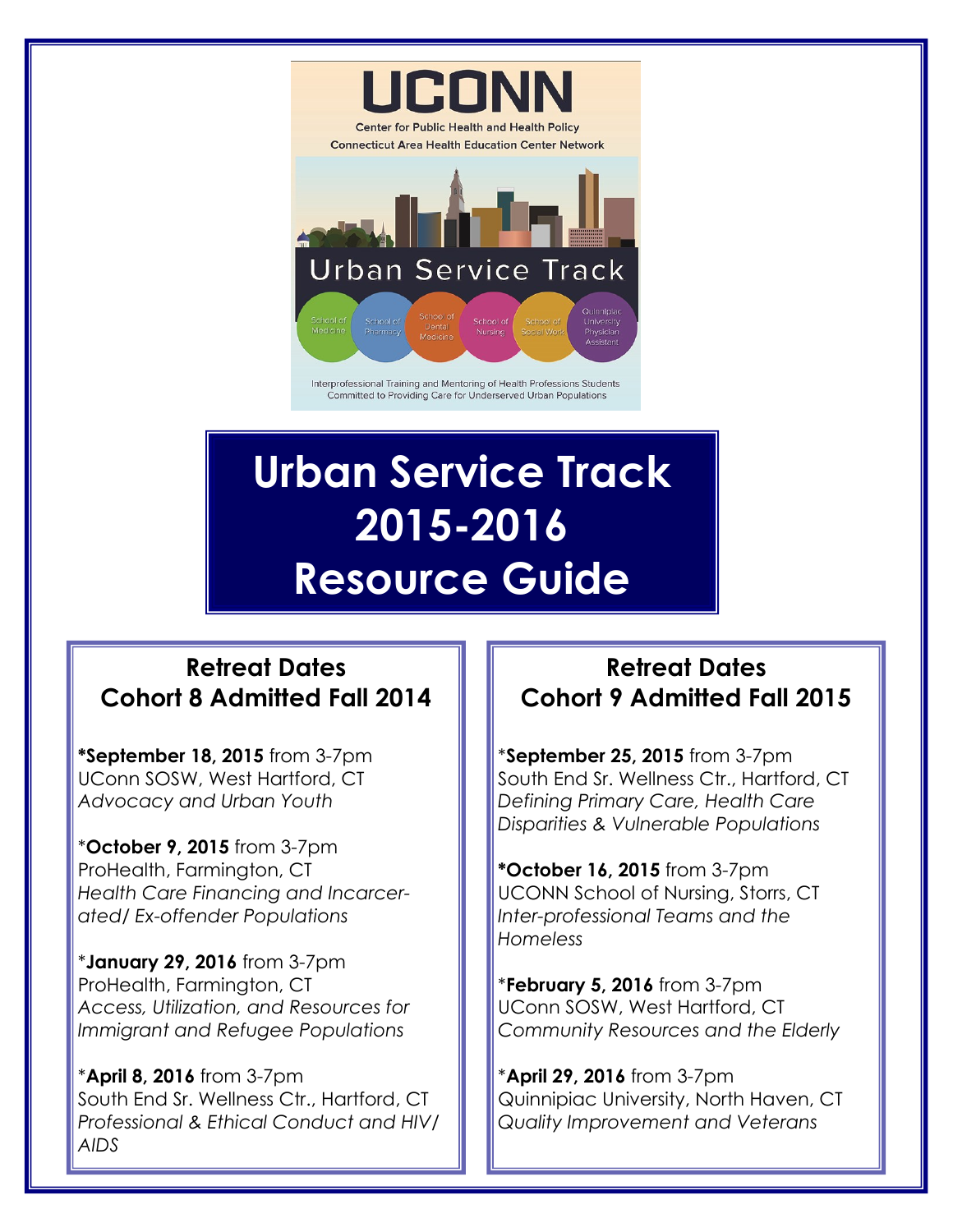#### **CT Area Health Education Center (AHEC) Network**

CT AHEC Program Office Across from Keller Auditorium Email: ctahec@uchc.edu

#### **Petra Clark-Dufner, MA**

Phone: 860-679-7971 clarkdufner@uchc.edu



**Ellen Ravens-Seger, BBA** Phone: 860-679-7969 ravensseger@uchc.edu



**Shannon McClure, BA** Phone: 860-649-4223 smcclure@uchc.edu



**Patricia Anderson, BS** Phone: 860-679-4659 anderson@uchc.edu



**Allyson Moffo, BS** Phone: 860-679-8411 moffo@uchc.edu



**Nancy Wong, DMD** Phone: 917-637-9628 nwong31@gmail.com



## **Pharmacy Faculty**

**Devra Dang, PharmD, BCPS, CDE, FNAP** Phone: 860-714-3626 devra.dang@uconn.edu



#### Dental

**Ruth Goldblatt, DMD, FAGD, FNAP** Phone: 860-679-4829 goldblatt@uchc.edu



**Chris Soa** Phone: 20 chris.v.soares



#### **Nursing Faculty**

**Lisa-Marie Griffiths, MA, MSN, WHNP-BC, APRN** Phone: 860-486-0881 lisa-marie.griffiths@uconn.ed





**Kelley Newlin-Lew, DSNc, APRN-BC, CDE** Phone: 860-486-5537 kelley.newlin\_lew@uconn.edu

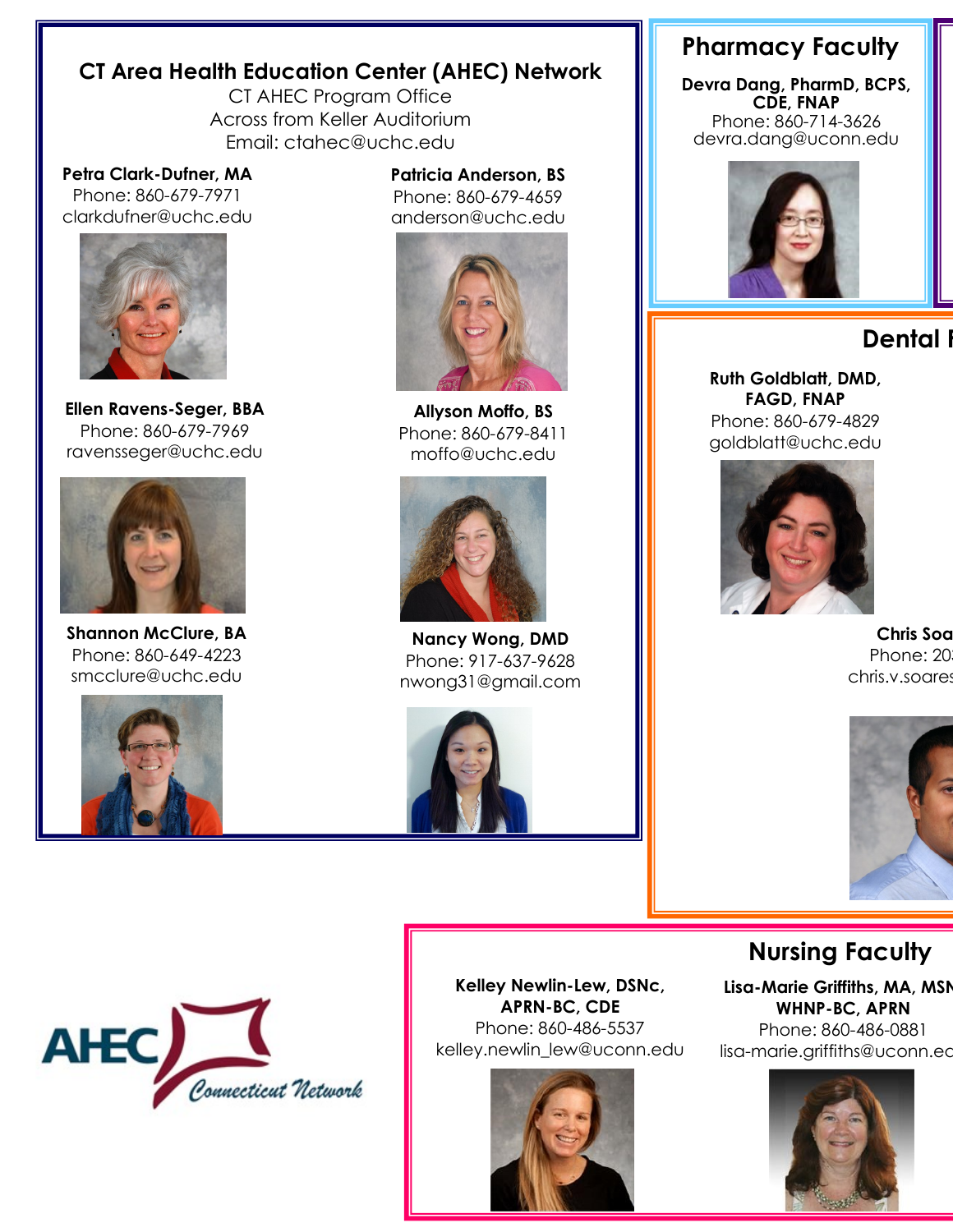## **Quinnipiac University Physician Assistant Faculty**

**Fiore Soviero, PA-C** Phone: 203-582-8928 fiore.soviero@quinnipiac.edu



# **Paculty**

**Graham Garber, DMD** Phone: 860-614-8000 garbermd@gmail.com



res, DMD Phone: 203-300-1391 s@gmail.com



**Lisa-Marie Griffiths, MA, MSN,** 

 $10$ 

**Christopher Yi, RN** Phone: 860-748-3785 christopher.yi@uconn.edu



# **Social Work Faculty**

**Shanthi Rao, MSW** Phone: 860-424-1353 [shanthiom64@gmail.com](mailto:shanthiom64@gmail.com)



**Edna Comer, MSW, PhD** Phone: 860-570-9117 edna.comer@uconn.edu



# **Medical Faculty**

**Bruce Gould, MD, FACP** Internal Medicine Phone: 860-679-4322 gould@adp.uchc.edu



**Kenia Mansilla, MD** Family Medicine Phone: 860-679-4539 mansilla@uchc.edu



**Rich A. Feifer, MD, MPH, FACP** Internal Medicine Phone: 860-273-9915 [feiferr@aetna.com](mailto:FeiferR@aetna.com)



**Dave Henderson, MD** Family Medicine Phone: 860-679-2113 henderson@uchc.edu



**Hugh Blumenfeld, MD** Family Medicine Phone: 860-714-1414 hblumenf@stfranciscare.org



**Adam E. Perrin, MD, FAAFP** Family Medicine Phone: 860-227-3361 aperrin@stfranciscare.org